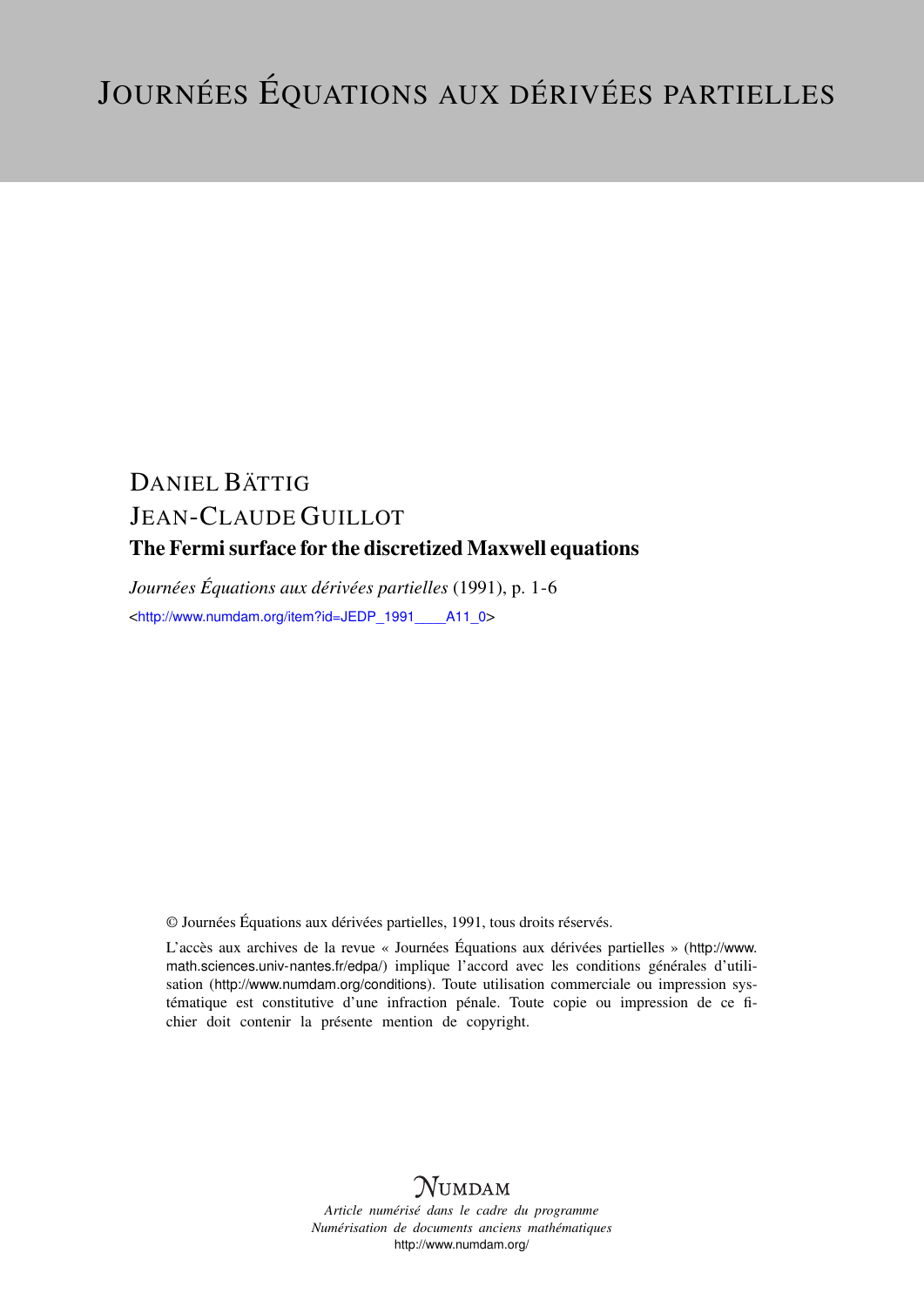# **The Fermi surface for the discretized Maxwell equations**

D.Battig and J.C.Guillot Departement de Mathematiques et Informatique Universite Paris Nord Av. Jean Baptiste Clément 93430 Villetaneuse, France

### **1. Introduction**

Let  $\Gamma = a_1 \mathbb{Z} \oplus a_2 \mathbb{Z} \oplus a_3 \mathbb{Z}$  be a lattice of  $\mathbb{R}^3$  . The shifted cell problem for Maxwell's system has the following form : For each  $k \in \mathbb{R}^3$  one considers

$$
\nabla \wedge H = -i\omega \varepsilon E, \nabla \cdot (\varepsilon E) = 0
$$
  
-
$$
\nabla \wedge E = -i\omega \mu H, \nabla \cdot (\mu H) = 0
$$

with boundary conditions

$$
E(x + \gamma) = e^{i \langle k, \gamma \rangle} E(x), H(x + \gamma) = e^{i \langle k, \gamma \rangle} H(x)
$$

for all  $\gamma \in \Gamma$ , where E (resp.H) are in  $H^1_{loc}(\mathbf{R}^3)^3$  and  $\varepsilon(x), \mu(x)$  are smooth positive diagonal  $3 \times 3$  matrices of  $\Gamma$ -periodic functions. Eliminating H and supposing  $\mu = 1$  one gets an eigenvalue problem for *E :*

$$
A(\varepsilon)E \stackrel{\text{def}}{=} \varepsilon^{-1} \nabla \wedge (\nabla \wedge E) = \lambda E \tag{1}
$$

$$
D(\varepsilon)E \stackrel{def}{=} \nabla \cdot (\varepsilon E) = 0 \tag{2}
$$

with 
$$
E(x + \gamma) = e^{i \langle k, \gamma \rangle} E(x) \quad \forall \gamma \in \Gamma.
$$
 (3)

(1) and (3) form a self adjoint boundary value problem yielding a discrete spectrum

$$
... \leq E_{-2}(k) \leq E_{-1}(k) \leq E_0(k) = 0 \leq E_1(k) \leq ...
$$

where  $E_i(k)$  depends continuously on k. It is periodic in the dual lattice

$$
\Gamma^{\sharp} = \{ b \in \mathbf{R}^3 \mid b, \Gamma > \subset 2\pi \mathbf{Z} \}.
$$

In particular  $\lambda = 0$  is an eigenvalue of infinite geometric multiplicity, with eigenspace

$$
N(k) = \{ E \in L^{2}_{loc}(\mathbf{R}^{3})^{3} \mid \nabla \wedge E = 0 \text{ and } (3) \}.
$$

These eigenvectors do not satisfy  $\nabla \cdot (\varepsilon E) = 0$  and if  $\lambda$  is an eigenvalue of (1) different from zero then the corresponding eigenvectors fulfill  $\nabla \cdot (\varepsilon E) = 0$ . In view of the periodicity with respect to  $\Gamma^{\sharp}$ , one can replace (3) by

$$
E(x + \gamma) = \xi_1^{\gamma_1} \xi_2^{\gamma_2} \xi_3^{\gamma_3} E(x)
$$
 (4)

 $XI-1$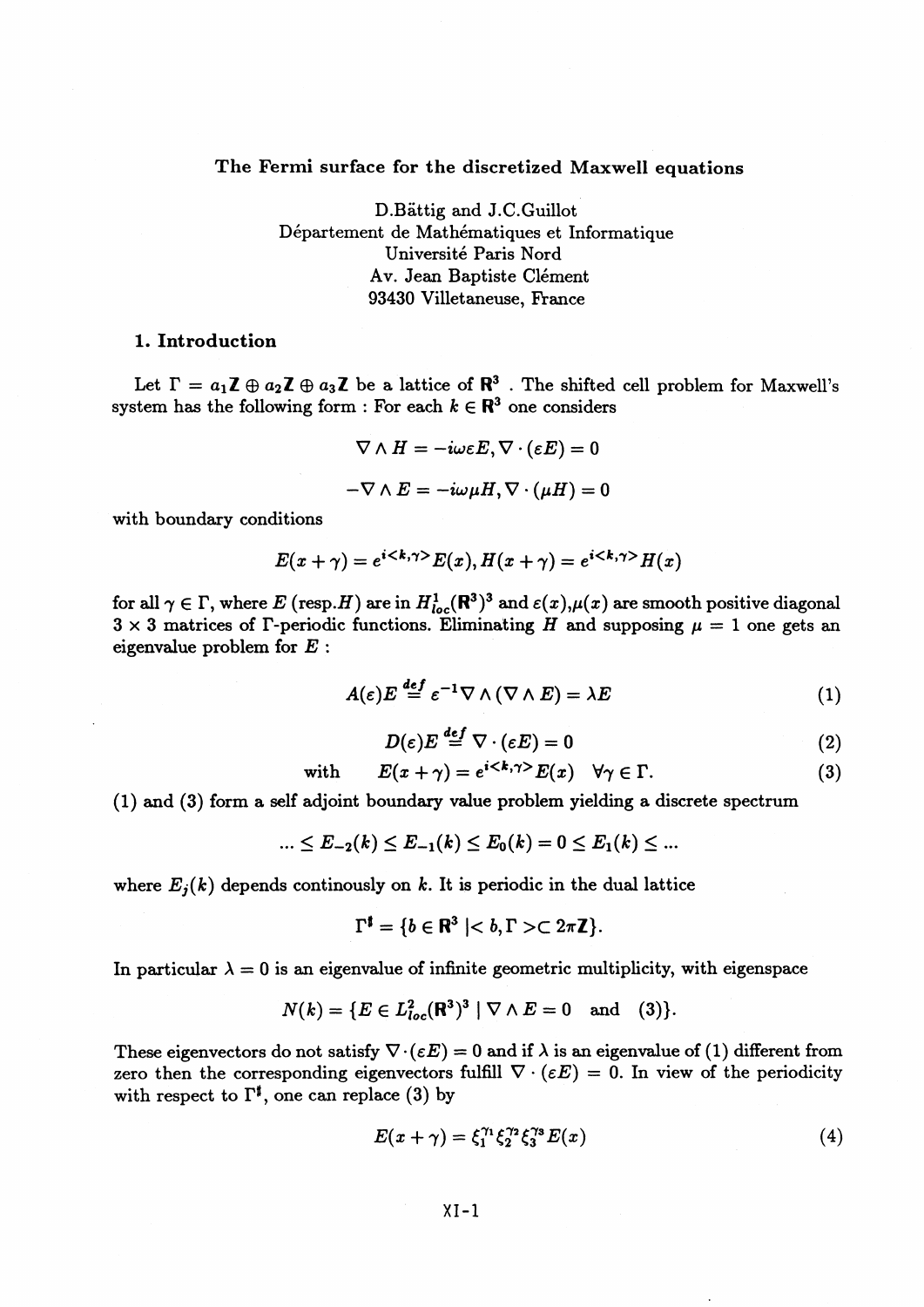where  $(\gamma_1, \gamma_2, \gamma_3)$  are the coordinates of  $\gamma$  in  $\Gamma$ ; and one defines the (physical) Fermi surface  $\mathcal{F}_{phys,\lambda}(\varepsilon)$  as

$$
\mathcal{F}_{phys,\lambda}(\varepsilon) = \{(\xi_1,\xi_2,\xi_3) \in (S^1)^3 \mid E_n(\xi) = \lambda \text{ for some } n \neq 0\}.
$$

We also consider solutions  $\xi$  in  $(\mathbb{C}^*)^3$ , therefore we define the (complex) Fermi surface for  $\lambda \neq 0$ 

$$
\mathcal{F}_{\lambda}(\varepsilon) = \{(\xi_1, \xi_2, \xi_3) \in (\mathbb{C}^*)^3 \mid \exists E \neq 0 \text{ solving } (1), (2), (4)\}.
$$

Clearly  $\mathcal{F}_{phys,\lambda}(\varepsilon) \subset \mathcal{F}_{\lambda}(\varepsilon)$ . Using regularized determinants and decomposing the operator  $A(\varepsilon)$  as in [I] it can be shown that  $\mathcal{F}_{\lambda}(\varepsilon)$  is a complex hypersurface in  $(C^*)^3$ . One is interested in the following questions :

- Does  $\mathcal{F}_{phys,\lambda}(\varepsilon)$  determines  $\mathcal{F}_{\lambda}(\varepsilon)$ ?
- Does the geometry of  $\mathcal{F}_{\lambda}(\varepsilon)$  contains isospectral information?
- Does  $\mathcal{F}_{\lambda}(\varepsilon)$  determines (generically )  $\varepsilon$ ?

In order to focus on this geometric aspects we consider a discrete approximation. Here the analogue of the Fermi surface is an algebraic variety.

#### **2. The discrete model**

Inside  $\mathbb{Z}^3$  we take the lattice  $\Gamma = \bigoplus_{j=1,2,3} \mathbb{Z} a_j e_j$ , where  $e_j$  is the j-th standard basis vector and all the  $a_j$  are distinct, greater two and relatively prime. Let  $\varepsilon = (\varepsilon_i \delta_{ij})$  with  $\varepsilon_i : \mathbb{Z}^3 \to \mathbb{R}_+$  be periodic with respect to  $\Gamma$ . The operators  $\varepsilon A(\varepsilon)$  and  $D(\varepsilon)$  are discretized by replacing the partial derivates  $\partial_i$  by the operators  $S^{\epsilon_i} - S^{-\epsilon_i}$ , where  $S^{\alpha}$  is the shift operator acting on functions  $\mathbb{Z}^3 \to \mathbb{C}$  by

$$
(S^{\alpha}f)(m) = f(m + \alpha).
$$

We don't change the notation for the discretized operators.

For  $\lambda \neq 0$  the Fermi surface is

$$
\mathcal{F}_{\lambda}(\varepsilon) = \{(\xi_1, \xi_2, \xi_3) \in (\mathbb{C}^*)^3 \mid \exists E \neq 0 \text{ with } A(\varepsilon)E = \lambda E,
$$

$$
D(\varepsilon)E=0, S^{a_i e_i}E=\xi_i E, i=1,2,3\}.
$$

Due to the boundary conditions, the vector  $E$  is determined by its  $a_1a_2a_3$  values on the fundamental domain of  $\Gamma$ . So  $\mathcal{F}_{\lambda}(\varepsilon)$  translates into an eigenvalue problem for a  $3a_1a_2a_3 \times 3a_1a_2a_3$  matrix, and  $\mathcal{F}_{\lambda}(\varepsilon)$  is then given by the zero set of a polynomial in the variables  $\xi_1, \xi_1^{-1}, \xi_2, \xi_2^{-1}, \xi_3, \xi_3^{-1}$ .

# **3. Results**

We have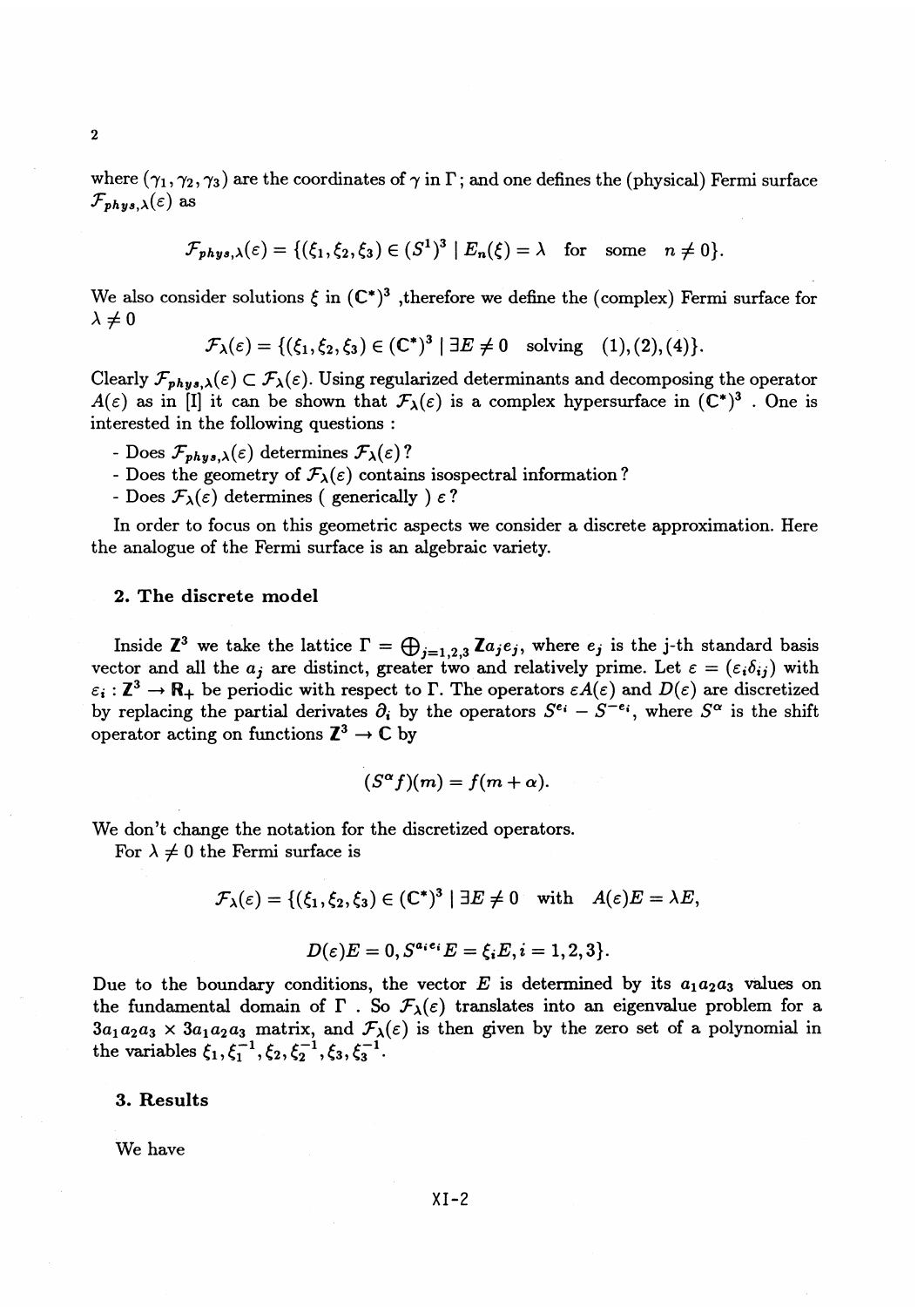# **Theorem 1.** Assume  $\varepsilon_1(m) < \varepsilon_2(m) < \varepsilon_3(m)$   $\forall m \in \mathbb{Z}^3$  then  $\mathcal{F}_\lambda(\varepsilon)$  is irreducible.

It follows, that if  $\mathcal{F}_{phys,\lambda}(\varepsilon)$  contains a piece of a two-dimensional real surface, then  $\mathcal{F}_{phys,\lambda}(\varepsilon)$  determines  $\mathcal{F}_{\lambda}(\varepsilon)$ .

The idea of the proof is to construct a compactification  $\overline{F_\lambda(\varepsilon)}$  of  $\mathcal{F}_\lambda(\varepsilon)$ , such that the generic points added at "infinity" are smooth points of  $\overline{\mathcal{F}_{\lambda}(\varepsilon)}$ .

Naively one could try to compactify  $\mathcal{F}_{\lambda}(\varepsilon)$  by embedding  $(C^*)^3$  in  $(P)^3$  and closing the Fermi surface in there. This doesn't work, since the new points added to  $\mathcal{F}_{\lambda}(\varepsilon)$  are highly singular. Instead we construct, motivated by an idea of Mumford (see [M] ), as in [Bl] an intrinsic compactification of  $\mathcal{F}_{\lambda}(\varepsilon)$  by embedding the algebraic torus  $T = (\mathbb{C}^*)^3$  in the toroidal compactification  $X_{\Sigma}$  of *T* corresponding to the fan  $\Sigma$  in  $\mathbb{R}^3$  of the cones over the faces of the 6 prisms of the following picture :



The corresponding toroidal "octahedron" is a singular complete algebraic variety with one-dimensional singular locus. The latter is stratified into 18 T-orbits, 12 of dimension 1 and 6 of dimension 0. The one-dimensional orbits correspond to the codimension one cones over the 8 edges of the above cube. These curves have transversal  $A_k$  type, with  $k = 2a_i - 1$  ( $i = 1,2,3$ ). The zero dimensional orbits in the closure of the onedimensional orbits correspond to the zero-codimensional faces. Take now the closure of  $\mathcal{F}_{\lambda}(\varepsilon)$  in the octahedron  $X_{\Sigma}$ . The resulting variety is always singular in, assuming  $\epsilon_1(m) < \epsilon_2(m) < \epsilon_3(m)$  for all  $m \in \mathbb{Z}$ , 12 · 4 points, where it meets the onedimensional singular locus of the toroidal embedding. Blowing-up these singular points in the octahedron gives the compactified Fermi surface  $\mathcal{F}_{\lambda}(\varepsilon)$ .

One shows that the divisor  $\mathcal{F}_{\lambda}(\varepsilon) - \mathcal{F}_{\lambda}(\varepsilon)$  is a connected union of reduced, irreducible curves, intersecting transversally. Furthermore  $\mathcal{F}_{\lambda}(\varepsilon)$  is smooth on the smooth points of  $\overline{\mathcal{F}_{\lambda}(\varepsilon)} - \mathcal{F}_{\lambda}(\varepsilon)$ . This induces Theorem 1.

Observe now that the Fermi surface  $\mathcal{F}_{\lambda}(\varepsilon)$  is the locus of points in  $(\mathbb{C}^*)^3$ , where the operators

$$
A(\varepsilon)-\lambda 1, D(\varepsilon), S^{a_i e_i}-\xi_i 1 \ (i=1,2,3)
$$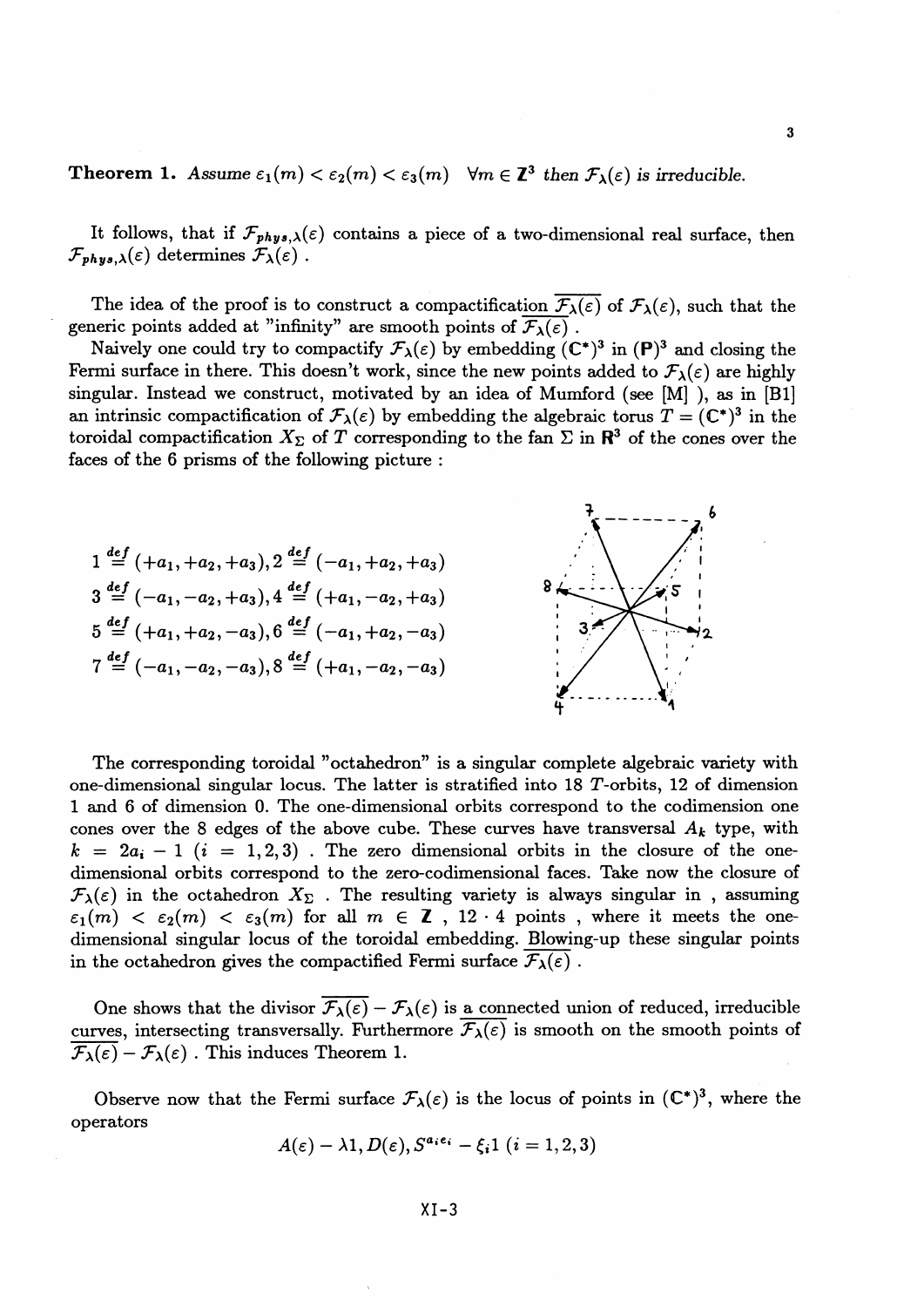have a common kernel in the space  $F = \{E : \mathbb{Z}^3 \to \mathbb{C}^3\}$ . This means that  $\mathcal{F}_\lambda(\varepsilon)$  is the support of the subsheaf  $\mathcal{L}_{\lambda}$  of the trivial bundle  $\mathcal{F}_{\lambda}(\varepsilon) \times F$  given by

$$
\mathcal{L}_{\lambda} = \{((\xi_1, \xi_2, \xi_3), E) \in (\mathbb{C}^*)^3 \times F \mid \text{the above operators have a common kernel}\}.
$$

**Theorem 2.**  $\mathcal{L}_{\lambda}$  can be extended to a sheaf over his compactification  $\overline{\mathcal{F}_{\lambda}(\varepsilon)}$ .

By this the curves at "infinity" occurs as the support of one-dimensional spectral problems. For this we introduce the well known ( see [vM-M] ) one-dimensional Bloch variety  $\mathcal{B}_a(W)$  defined by

 $B_a(W) \stackrel{def}{=} \{(\xi, \lambda) \in \mathbb{C}^* \times \mathbb{C} \mid \text{there exists a nontrivial solution } \psi : \mathbb{Z} \to \mathbb{C} \text{ solving }$ 

$$
-[\psi(m-2)-2\psi(m)+\psi(m+2)]+W(m)\psi(m)=\lambda\psi(m), \psi(m+a)=\xi\psi(m)\}
$$

where  $W : \mathbb{Z} \to \mathbb{C}$  has period a, a odd.  $\mathcal{B}_{a}(W)$  is a double covering of a hyperelliptic curve of arithmetic genus  $2a - 2$ .

One then has, again under the assumption of Theorem 1 :

**Theorem 3.**  $\overline{F_{\lambda}(\varepsilon)} - \mathcal{F}_{\lambda}(\varepsilon)$  contains the Bloch varieties  $\mathcal{B}_{a_i}(W_i)$  with

$$
W_i(m_i) = \frac{1}{a_j a_k} \sum_{m_j, m_k} \varepsilon_i(m_1, m_2, m_3), \quad (i, j, k) \in S_3
$$

#### **4. Sketch of the proof of Theorem 3**

 $B_{a_1}(W_1)$  is in the chart *V* of the blown-up octahedron. This chart is generated by the coordinates  $(x, z, \mu) \in \mathbb{C}^* \times \mathbb{C} \times \mathbb{C}$ . On *V*  $\cap (\mathbb{C}^*)^3$  we have

$$
x = \xi_1^{-1}, z = \xi_2^{y_0} \xi_3^{z_0}, \mu z^2 = 1 + \xi_2^{-2a_3} \xi_3^{2a_2}
$$

where  $(y_0, z_0) \in \mathbb{Z}^2$  with  $a_2y_0 + a_3z_0 = 1$ . Furthermore the fiber *F* over *V* is glued with the fiber  $F$  on  $(\mathbb{C}^*)^3$  by

$$
E(m_1, m_2, m_3) = z^{m_2 + m_3} E^V(m_1, m_2, m_3).
$$

Finally one has  $V - (V \cap (\mathbb{C}^*)^3) = \{z = 0\}$ .

Now  $S^{a_1e_1}E = \xi_1E$  transforms to

$$
S^{-a_1e_1}E^V = xE^V. \tag{5}
$$

Since  $S^{(0,a_2y_0,a_3z_0)}E = \xi_2^{y_0}\xi_3^{z_0}E = zE$  , using the transition function we have

$$
zE, \text{ using the transition function we have}
$$
  

$$
S^{(0,a_2y_0,a_3z_0)}E_1^V = E_1^V. \tag{6}
$$

 $\overline{\mathbf{4}}$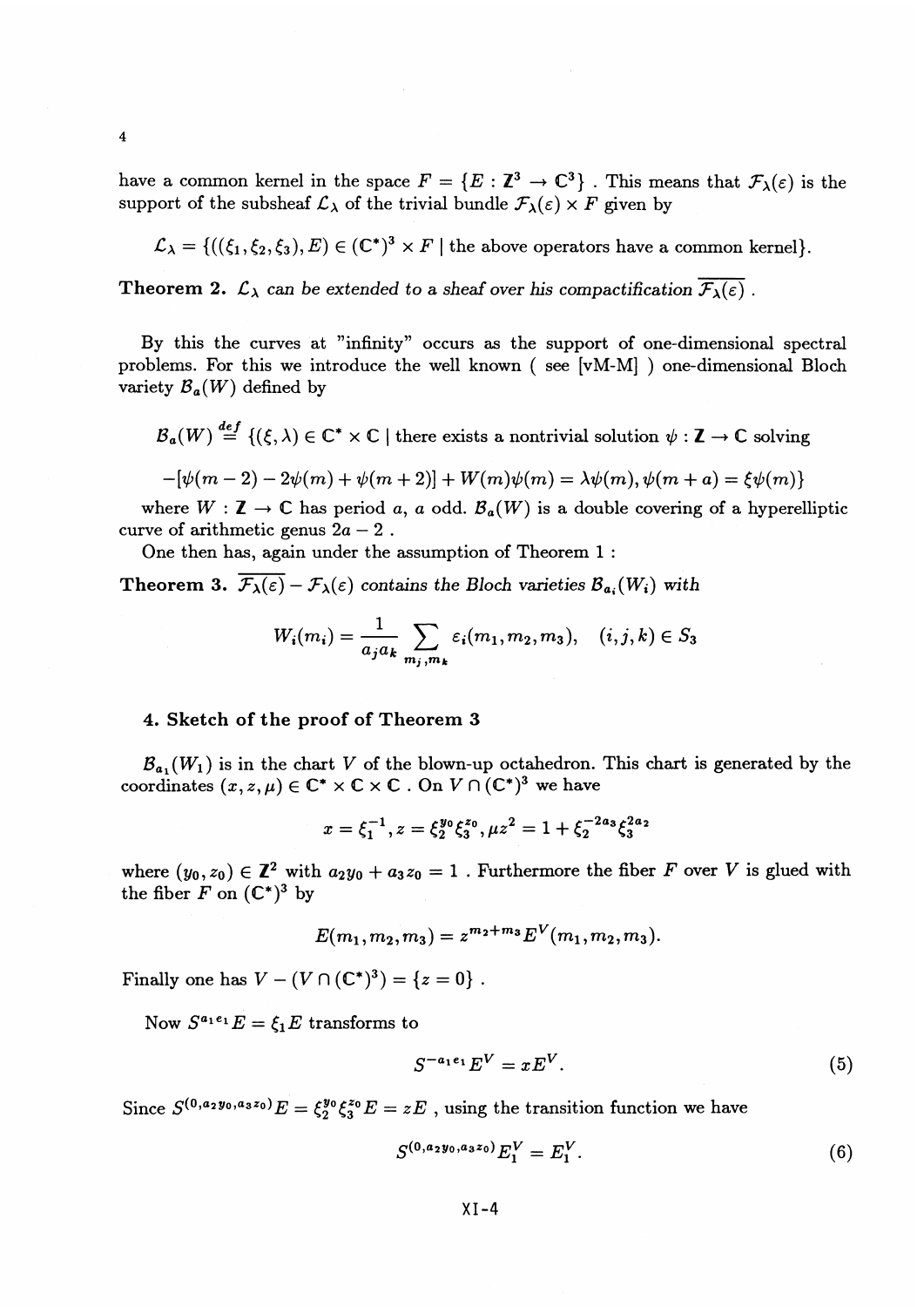A straightfoward calculation shows, that putting the transition function in

$$
A(\varepsilon)S^{2(0,a_2y_0,a_3z_0)}E=\lambda z^2E
$$

gives on  $z=0$ 

$$
(-S^{-2e_2} - S^{-2e_3})E_1^V = 0, -S^{-2e_3}E_2^V + S^{-(e_2+e_3)}E_3^V = 0
$$
\n<sup>(7)</sup>

and  $D(\varepsilon)S^{(0,a_2y_0,a_3z_0)}E=0$  translates on  $z=0$  to

$$
S^{(0,-1,0)}(\varepsilon_2 E_2^V) + S^{(0,0,-1)}(\varepsilon_3 E_3^V) = 0.
$$
 (8)

From (7) and (8) it follows, using  $\varepsilon_1(m) < \varepsilon_2(m) < \varepsilon_3(m)$  for all  $m \in \mathbb{Z}^3$ , that

$$
E_2^V = E_3^V = 0 \text{ and } S^{(0,-2,2)} E_1^V = -E_1^V. \tag{9}
$$

Observe now that  $S^{(0, -a_{2}a_{3}, a_{2}a_{3})}E = (\mu z^{2} - 1)E$ , i.e. we get on  $z = 0$   $S^{(0, -a_{2}a_{3}, a_{2}a_{3})}$  $\int f_a^{a_3, a_2 a_3} E_1^V =$  $-E_1^V$ . Since  $a_2$  and  $a_3$  are relatively prime and different from 2, it follows with (9) that

$$
S^{(0,-1,1)}E_1^V = \kappa E_1^V \text{ with } \kappa^2 = -1. \tag{10}
$$

This shows that we have the boundary conditions for *E^* given by :

$$
S^{-a_1e_1}E_1^V = xE_1^V, S^{(0,a_2y_0,a_3z_0)}E_1^V = E_1^V,
$$
  

$$
S^{(0,-1,1)}E_1^V = \kappa E_1^V.
$$

$$
S^{(0,-1,1)}E_1^V = \kappa E_1^V.
$$
 Now we also have  $z^{-2}(1 + S^{(0,-2a_2a_3,2a_2a_3)})E = \mu E$ . But

$$
1 + S^{(0, -2a_2a_3, 2a_2a_3)} = \sum_{i=0}^{a_2a_3-1} (-1)^i (S^{i(0, -2, 2)} + S^{(i+1)(0, -2, 2)}).
$$
 (11)

Using  $A(\varepsilon)E = \lambda E$  and  $D(\varepsilon)E = 0$  one gets after some calculation

$$
(S^{i(0,-2,2)}+S^{(i+1)(0,-2,2)})E_1^V=
$$

$$
z^{2}(-S^{(-2,0,2)} + 2S^{(0,0,2)} - S^{(2,0,2)})S^{i(0,-2,2)}E_{1}^{V} + z^{2}S^{i(0,-2,2)}S^{(0,0,2)}(\varepsilon_{1}E_{1}^{V}) + z^{3}(...).
$$
  
Since by (9)  $S^{i(0,-2,2)}E_{1}^{V} = (-1)^{i}E_{1}^{V}$  we have for (11) on  $z = 0$ 

$$
z^{-2}(1+S^{(0,-2a_2a_3,2a_2a_3)})E_1^V=
$$

$$
a_2 a_3 (-S^{(-2,0,0)} + 2 - S^{(2,0,0)}) E_1^V + (\sum_{i=0}^{a_2 a_3 - 1} \varepsilon_1(m_1, m_2 - 2i, m_3 + 2i)) E_1^V = \mu E_1^V
$$

XI-5